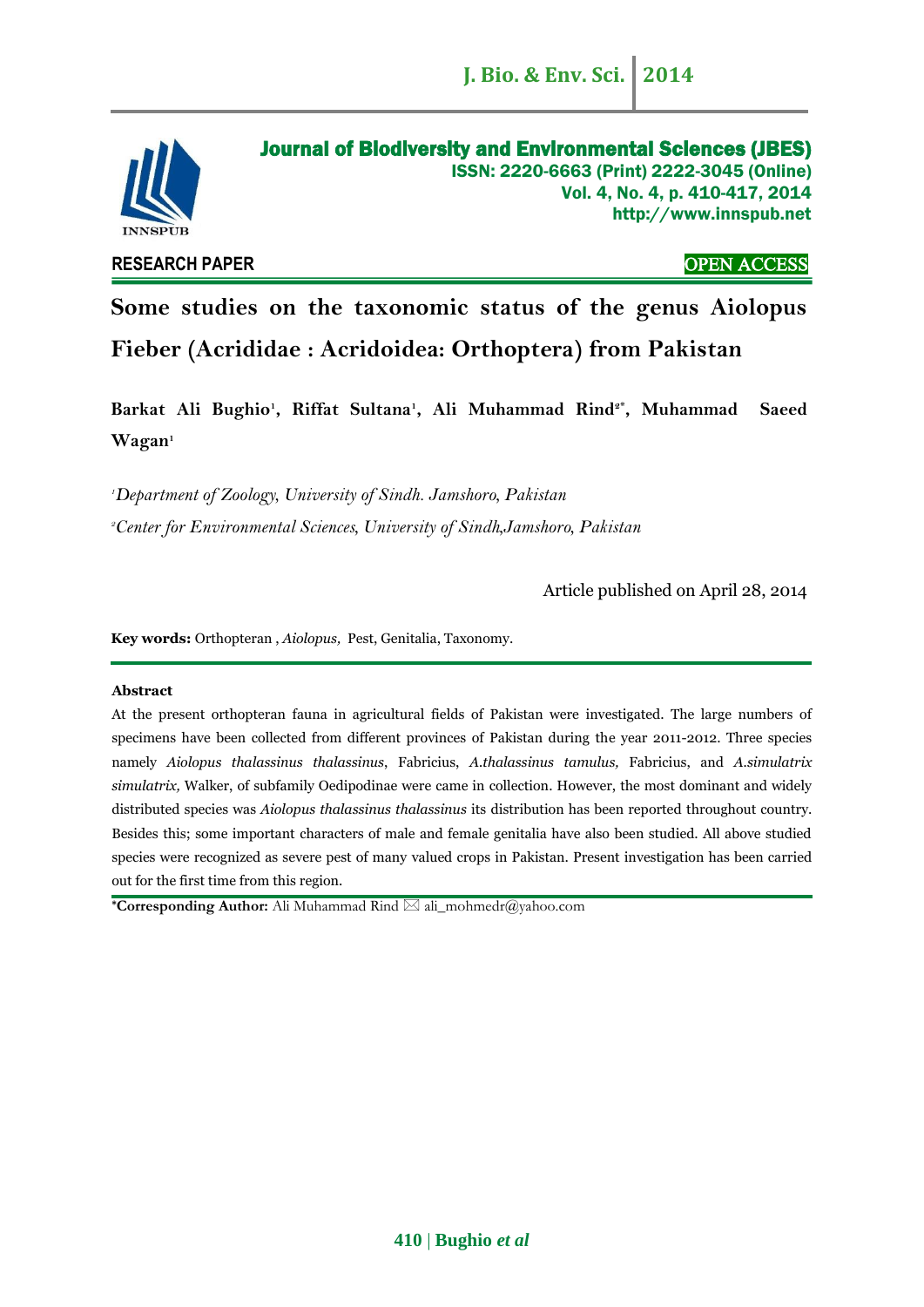#### **Introduction**

The genus *Aiolopus* was proposed (Fieber 1853) with *Gryllus thalassinus* (Fabricius 1781) as the type of species. The genus was revised (Hollis 1868) Who recognized seven species. Whereas at present thirteen species of *Aiolopus* are known Worldwide according to taxonomic position (Eades & Otte 2008). Earlier pioneer workers carried out investigation on characterization of arthropod's fauna i-e (Kirby 1914; Mischenko 1936; Uvarov 1966; Dirish 1975; Ahmed 1980; Ritchie 1981; Wagan 1990; Baloch 2000; Tokhai 1997) on the basis of external characters. Hence the present work was taken on three species from Pakistan. (Cotes 1893; Januja, 1957) reported the damaging status on rice nurseries and on other field crops. The members of this genus pertaining to subfamily Oedipodinae; and they have economic importance in Pakistan. The species are widely distributed from agriculture range land to semi deserted regions in country. In the current study attention was paid to recognize the male and female genitalia characters; that play an important role for taxonomic purpose. This genus is closely related to *Platypygius* Uvarov in having general shape and the spurious median of the tegmina is close to M in the apical part but can easily be separated from the same in having elongated fastigium, fastigial foveolae elongated trapezoidal and male sub-genital plate is bluntly conical and by the other characters as noted in the keys and description. A key for the separation of species was prepared on the basis of easily recognizable characters is given here. The fascinated feature of the species was seen at the survey of field; that the grasshoppers were feeding voraciously on the leafy parts of plants. Mean while they may cause serious infest on crops. On other side to update the knowledge of *Aiolopus* of Pakistan this work shows the great value of diagnostic features of Phallic complex and epiphallus, in addition the size and shape of ancorae and space between the lophi were considered as authentic character for the purpose of taxonomic study, as well as a tool for the sake of accurate identification. In spite of this the distribution of the genus in Pakistan may be

considered, because it was observed during the field study that in favorable climatically conditions when their numbers may be increased, they pose threat to agricultural crops. Furthermore, and these investigations may be proved helpful for ecologists, entomologists and for agriculturalists to solve the pest problems.

#### **Materials and methods**

#### *Field Survey*

The adult grasshoppers were collected from agricultural fields, open grasses, herbs and shrubs and semi deserted areas of Pakistan with the help of standard entomological net. The collections were made as monthly intervals during the year 2011-12. The large number of specimens was collected; that processed as the basis for taking the present study.

#### *Laboratory Study*

The following method has been adapted from (Vickery & Kevan 1983). Specimens were killed by potassium cyanide in standard entomological bottles. The pinning of specimens was made within few hours as the specimens were flexible; and that the parts could be stretched as desired. The fully dried specimens were removed from stretching boards and were stored in standard entomological boxes with labels showing locality, date of collection and collector name. Naphthalene balls were placed in boxes to prevent the specimens from the attack of ants and other insects. For the study of male genitalia (Kevan et al., 1961) method was adopted. After relaxing supra-anal plate of the specimen was raised smoothly with the help of needle cut laterally and whole phallic complex was taken out.

#### *Process of Dissection*

The phallic complex was immersed in 10% hot potassium hydroxide solution for 5to 10 hours in order to remove unsclerotized and non chitinous tissues. The collected specimens were identified through the works of (Kirby 1914; Chopard 1969) and by consulting named collections in the Sindh museum (Orthoptera cabinet) in the department of Zoology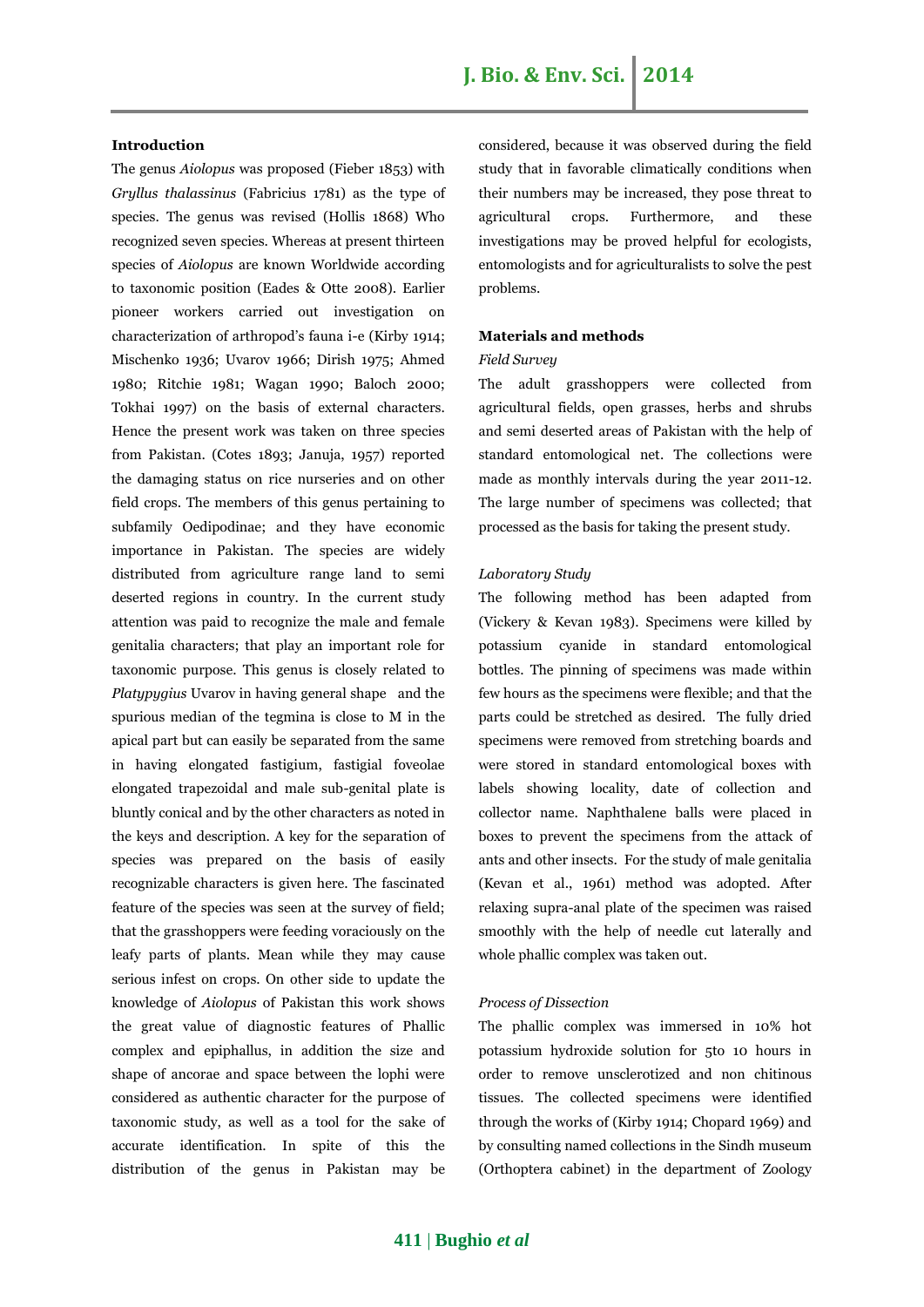University of Sindh Jamshoro Pakistan. For the study of female genitalia method was used as reported (Randell 1963). After relaxing the insect as per method mentioned above with the help of fine scissors an incision was made on each side of the abdomen where the tergum meets the sub genital plates, and continued for enough anteriorly to allow removed of the extra plate in the neat operation. The sub genital plate was then depressed with forceps and a third cut made at its base were removed with the sub genital plates**.** The spermatheca lies just above the vagina was also removed. The dissected sub genital plate and spermatheca was then washed with 10 % potassium hydroxide solution and examined in water and stored as above. The diagrams were drawn with the help of "Ocular square Reticule" placed in right eye piece of the stereoscopic dissecting binocular microscope. All the measurements are given in the millimeter. The scheme of measurement followed is that of (Hollis 1965).The terminology with regard to phallic complex and female genitalia is adopted from (Dirsh 1956).

# *Key to the Species and Sub Species of the genus Aiolopus Fieber recorded from Pakistan*

1. Tegmina without distinct spots; hind femur more slender about five times longer than.Epiphallus with bridge wide extending towards the lateral plates, anterior projections broad with sub acute apices……*simulatrix simulatrix* Walker.

--Tegmina with distinct spots; hind femur heavier about four times longer than its maximum width. Epiphallus with bridge narrow, slightly curved outwardly…….....2

2.Fronter ridge broad; pronotum much produced behined and obtusely angular apex Epiphallus with anterior projections well expanded with rounded boundries at apex, lateral plates with externo terminal inflections; lophi laterally upwarded, having broad apical lobe. *thalassinusthalassinus*. Fabricius. -- Fronter ridge narrow; pronotum less produced behined and rounded apex Epiphallus with anterior projections lobe like , lateral plates straight, posterior projections broad and conical, lophi laterally straight with broad sub-conical apical lobe …………………………...*thalassinus tamulus*. Fabricius.

# **Results and discussions**

# *1) Aiolopus Simulatrix Simulatrix (Walker) Diagnostic characters*

Of small size. Antenna filiform , 22-24 segmented as long as head and pronotum together. Head sub conical shorter than pronotum. Fastigium of vertex pentagonal, slightly longer than wide, moderately concave with well defined margins; forward angles narrowly rounded. Fastigial foveolae trapezoidal; frontal ridge wide coarsely and densely pitted. Pronotum relatively narrow, median carina stronger in prozona than in metazona; lateral carinae absent. Tegmina and wings well developed. Hind femur broad. Hind tibia shorter than hind femur with 9 outer and 10 inner black tipped spines. Claws shorter. Arolium small.

#### *Phallic Complex*

Apical valve of penis longer than the valve of cingulum, sharpely tapered at the apex with rounded acute apices; valve of cingulum straight upwardly, slightly wide, oval rounded at apex. Arch of cingulum with furrow, apodemes is large, dorsoventrally flattened; and produced anteriorly, having rounded club shaped process, zygoma short and wide, visible posteriorly into short lobes and with obtuse apices. Rami well developed, large extending into the sheath dorsally lobe like; with slightly denticulate marginal furrows. Gonopore processes long with truncated apices. Ejaculatory sac long, wide directed anteriorly. The epiphallus is attached to ninth sternite and to the zygoma by muscular tissues; epiphallus bridge shaped, bridge wide extending as for as the anterior plates anterior projections broad with sub acute apices, posterior projections with rounded externo- lateral expansions, lateral plates are eventually straight. Ancorae thick, broad at base, an drop like in form, slightly incurved,with acute apices at apex. Lophi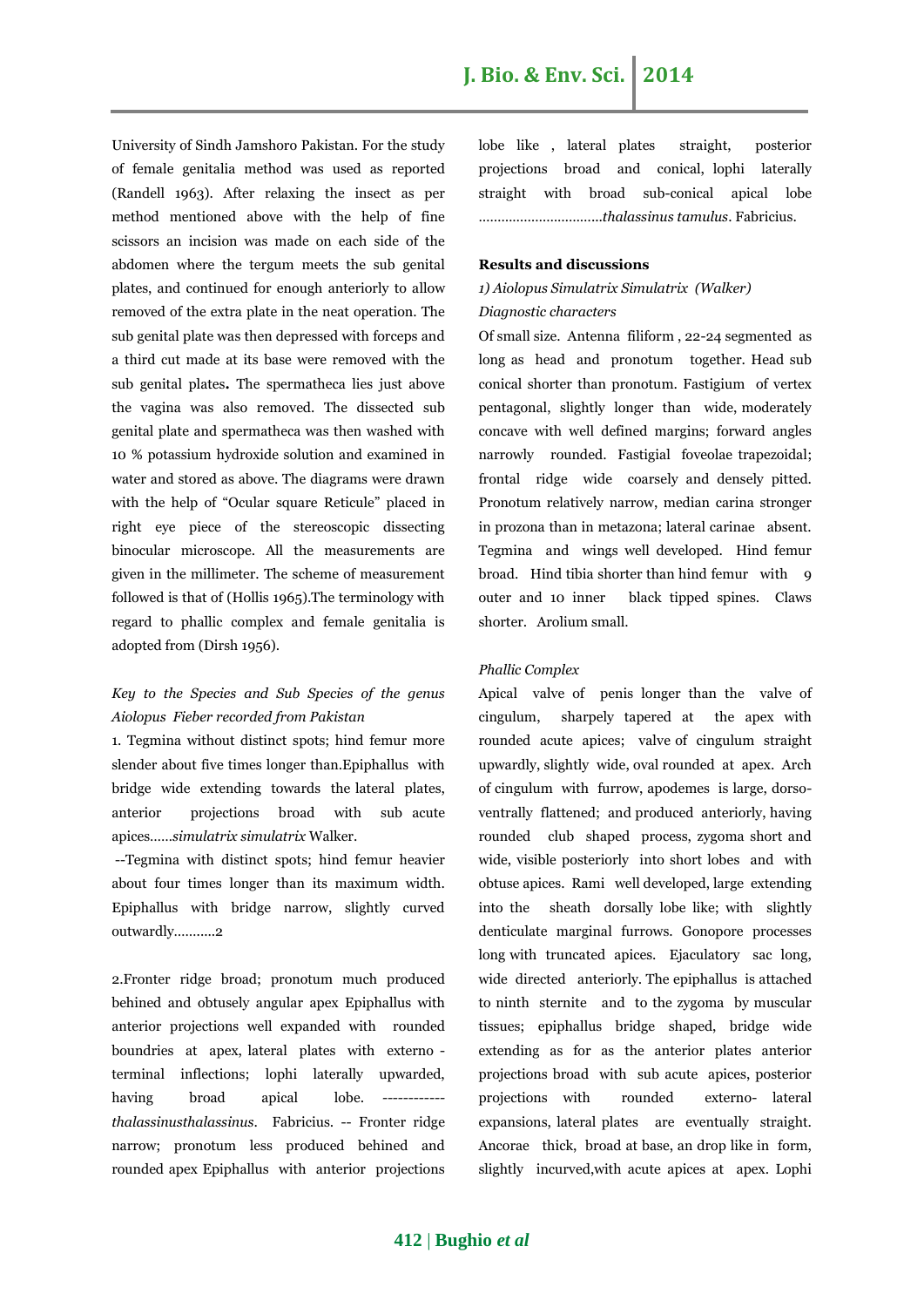flattened, straight anteriorly with broad spherical apical lobes and sub conical, posterior projections ending in short oval rounded processes. Besides the lateral plates circular oval sclerites.

#### *General Coloration*

Generally brown with ochraceous or green and blackish markings; pronotum unicoloursly brown or green. Tegmina with two ochraceous transverse fasciae. Wings hyaline. Hind femur with two dark spots in upper outer area, inner side with two incomplete dark bands. Hind tibia narrowly black basally followed by broad ochraceous ring and with broad blackish ring medially, apical third reddish.

#### *Distribution*

Burma, India, Pakistan, Iran, Arabia, Turkey, East Africa, Egypt, and Tanzania.

#### *Female*

Cerci short, conical with obtuse apices. Ovipositor short; robust, valves curved.

#### *Spermatheca*

The pre –apical diverticulum, shorter, straight rounded at apex. Apical diverticulum sac like, smoothly dilated and rounded at base.

#### **Table 1.** Measurements in millimeters (mm).

| <b>Body Parameters</b>                              | Male $(n=7)$                        |                      | Female $(n=9)$                     |                         |
|-----------------------------------------------------|-------------------------------------|----------------------|------------------------------------|-------------------------|
|                                                     | $(Mean \pm Sd)$                     | (Range)              | $(Mean \pm Sd)$                    | (Range)                 |
| Length of Body<br>Length of Antennae                | $17.71 \pm 1.84$<br>$4.57 \pm 1.29$ | $17 - 19$<br>$4 - 5$ | $22.55 \pm 2.04$<br>$6.55 \pm .67$ | $22 - 24$<br>$6 - 7$    |
| Length of Pronotum                                  | $2.42 \pm 1.29$                     | $2 - 3$              | $5.61 \pm 1.02$                    | $5.3 - 6$               |
| Length of Tegmina                                   | $18.57 \pm 3.69$                    | $17 - 21$            | $20.66 \pm 1.41$                   | $20 - 21$               |
| Maximum width of Tegmina                            | $2.28 \pm 1.17$                     | $2 - 3$              | $3.21 \pm 0.66$                    | $3.1 - 3.3$             |
| Length of hind Femur                                | $8.35 \pm 1.23$                     | $8-9$                | $10.37 \pm 1.31$                   | $11 - 0$                |
| Maximum width of hind Femur<br>Length of hind tibia | $2.27 \pm 0.87$<br>$8.34 \pm 1.04$  | $2 - 3$<br>$8-9$     | $2.06 \pm 0.43$<br>$9.73 \pm 2.27$ | $2 - 2.1$<br>$9.2 - 10$ |

#### *Remarks*

This subspecies is very closely related to *A. femoralis* Uvarov in having general body form but can easily be separated from the same in having the hind tibia shorter than hind femur with nine outer and ten inner spines, hind femur is less broad and tegmina will surpassing tip of hind femur and by the other characters as noted in keys and description.

#### *Repository*

The type material has been deposited in the Museum of Entomology, Department of Zoology, University of Sindh Jamshoro,Pakistan.

ii) *Aiolopus thalassinus thalassinus* (Fabricius)

#### *Diagnostic characters*

Of small size. Antennae filiform, about 22-24 segments slightly longer than head and pronotum together. Head sub –conical, smaller than pronotum. Fastigium of vertex angular,with lateral carinulae extended posteriorly to apices of eyes and bent inwards, projected over frons roundly. Fastigial foveolae trapezoidal; frontal ridge wide, flattened and punctuate. Pronotum slightly saddle shaped ,narrowed in prozona, median carina slightly projected in prozona; lateral carinae absent. Tegmina and wings fully developed. Hind femur long, dorsal carina not serrated, dorsal genicular lobes rounded. Hind tibia slender thin with 10 -11 black tipped spines on either sides. Claws shorter. Arolium small.

#### *Phallic Complex*

Apical valve of penis slightly longer than the vale of cingulum, dorsally plough like in shape, tapered and pointed at apex; valve of cingulum thickening, smaller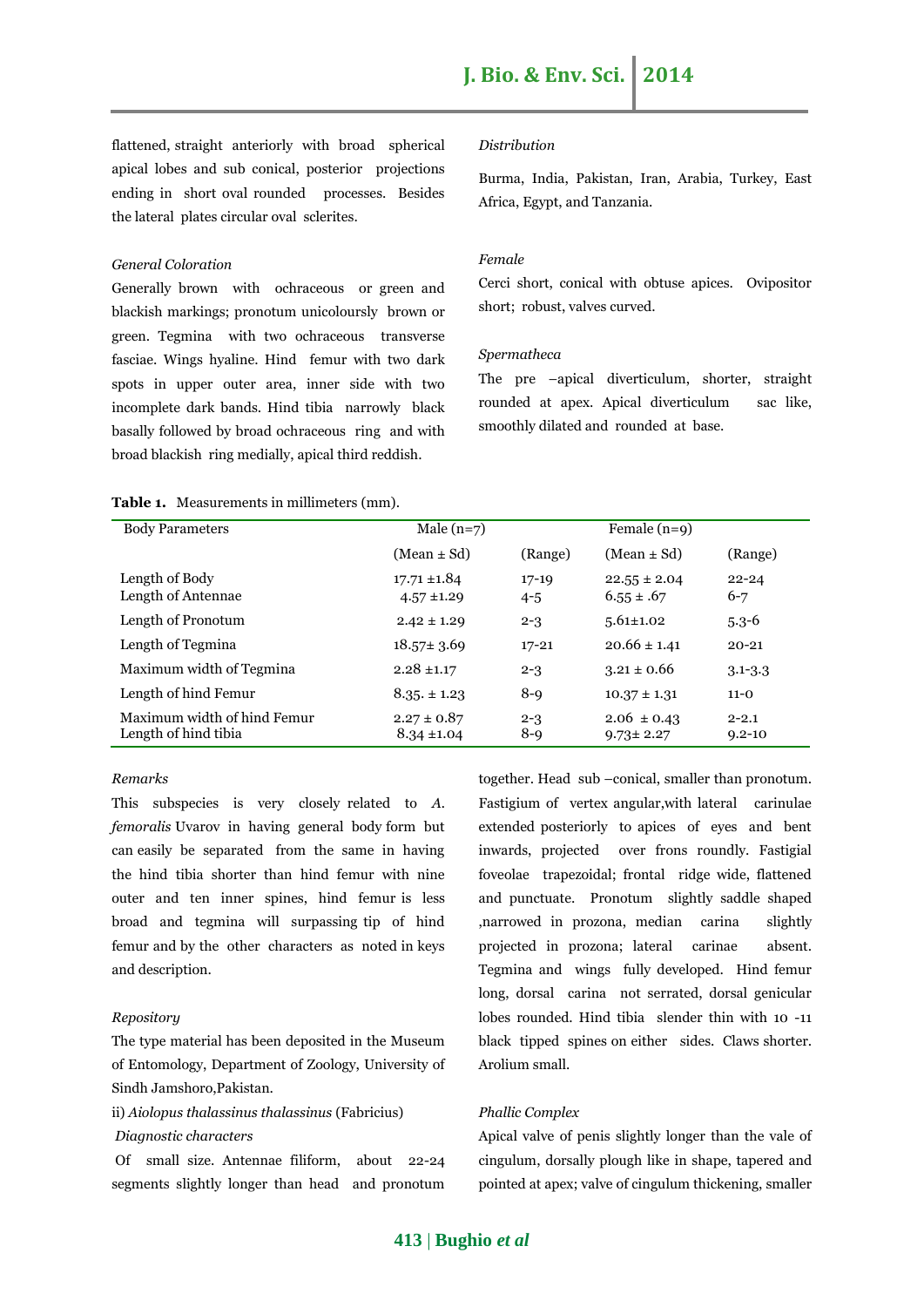sub acute rounded at apex . Arch of cingulum well developed. Apodemes moderate, straight, thick directed anteriorly with rounded apices; zygoma remarkable with emarginated post margin. Rami flattened lobe like, extending into the sheath dorsally. Gonopore well marked thick at middle, with truncated apices. Ejaculatory duct large, produced anteriorly. The epiphallus bridge shaped, bridge narrow, straight. Anterior projections expanded with slightly rounded boundries at apex, lateral plates directed posteriorly and with externo-terminal expansions. Ancorae moderate, straight upwardly with rounded acute apices at apex, slightly widened, conical at base. Lophi diverging slightly from the lateral plates; laterally upward, directed anteriorly having broad apical lobes ending in small rounded terminal processes; besides the lateral plates circular oval sclerites.

#### *General Coloration*

Generally vary in colour,may be paler brown, greenish brown or dusty brown. Antennae brownish. Head reddish brown; fastigium green, brown or pink reddish. Tegmina semi transparent and brownish with irregular blackish speckles. Wings hyaline and colorless. Hind femur paler brown, along with ventral carina a longitudinal green band, inner side with 2-3

|  | Table 2. Measurements in millimeters (mm). |  |  |
|--|--------------------------------------------|--|--|
|  |                                            |  |  |

dark bands. Hind tibia has straw color, with median and apical black bands.

#### Distribution

Pakistan, India, Australia, France, Southwest Africa, Japan and SriLanka.

#### *Female*

Cerci short, conical with obtuse apices. Ovipositor short, robust,valves curved, ventral valve with lateral projection.

#### *Spermatheca*

The spermatheca with pre –apical diverticulum thick,shorter, straight rounded at apex apical diverticulumsac like, elongated,dilated smoothly rounded at base.

#### *Remarks*

This subspecies is very closely related to *A. meruensis* Sjosted in having antennae shorter than head and pronotum together but can easily be separated in having fastigial foveolae narrowly trapezoid and pronotum narrower and by other characters as noted in the keys and description.

| <b>Body Parameters</b>      | Male $(n = 30)$  |               | Female $(n = 30)$ |           |
|-----------------------------|------------------|---------------|-------------------|-----------|
|                             | $(Mean \pm Sd)$  | (Range)       | (Mean $\pm Sd$ )  | (Range)   |
| Length of Body              | $15.86 \pm 3.34$ | $15 - 17$     | $22.46 \pm 5.60$  | $21 - 25$ |
| Length of Antennae          | $5.75 \pm 2.50$  | $5.5 - 6.7$   | $5.73 \pm 2.99$   | $5 - 7$   |
| Length of Pronotum          | $3.12 \pm 1.12$  | $3.0 - 3.5$   | $4.22 \pm 1.85$   | $4 - 5$   |
| Length of Tegmina           | $17.9 \pm 6.68$  | $17.5 - 21.0$ | $22.1 \pm 7.52$   | $20 - 24$ |
| Maximum width of Tegmina    | $3.26 \pm 2.05$  | $3 - 4$       | $4.18 \pm 2.52$   | $4 - 4.3$ |
| Length of hind Femur        | $9.63 \pm 5.30$  | $9 - 11$      | $11.83 \pm 3.14$  | $11 - 13$ |
| Maximum width of hind Femur | $2.44 \pm 2.14$  | $2 - 3$       | $3.15 \pm 1.84$   | $3 - 4$   |
| Length of hind tibia        | $8.36 \pm 2.26$  | $8-9$         | $9.7 \pm 3.20$    | $9 - 11$  |
|                             |                  |               |                   |           |

*Repository*

The type material has been deposited in the Museum of Entomology, Department of Zoology, University of Sindh Jamshoro, Pakistan.

iii)*Aiolopus thalassinus tamulus* (Fabricius)

#### *Diagnostic characters*

Of small size, Antennae long, filiform, about 22-24 segments, slightly longer than head and pronotum together . Head sub-conical, shorter than pronotum. Fastigium of vertex angular, median carinula absent, lateral carinulae extended to anterior margin of eyes with straight apices. Fastigial foveolae trapezoidal;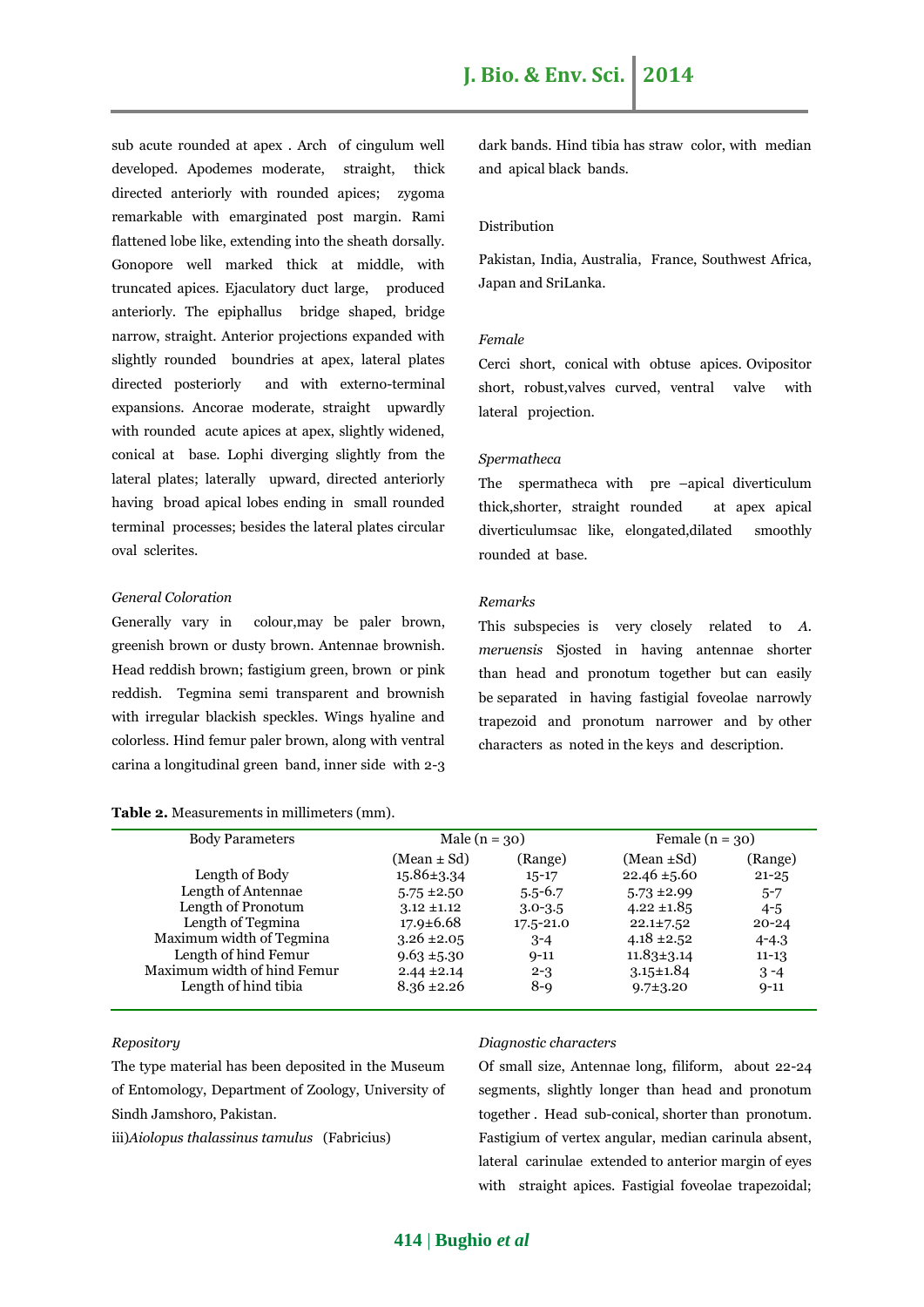frontal ridge tapering gradually towards fastigium and with sharp margins.pronotum sub-saddle shaped,constricted in middle median carina well developed; lateral carinae absent. Tegmina and wings fully developed with obtuse rounded apices. Hind femur of medium size. Hind tibia slender with 10-11 black tipped spines. claws shorter. Arolium small.

#### *Phallic Complex*

Apical valve of penis nearly parallel to the valve of cingulum , tapered, pointed at apex; valve of cingulum shorter,thickening, slightly wide, sub acute and rounded at apex . Arch of cingulum well developed. Apodemes moderate, straight, directed anteriorly with rounded distal process, basal fold of bridge angular. Zygoma visible and bark like . Rami well developed extending into the sheath dorsally flap lobe like. Gonopore stout large. Ejaculatory sac large directed anteriorly. The epiphallus bridge shaped, bridge narrow, slightly curved outwardly, lateral plates straight upward directly. Anterior

#### **Table 3.** Measurements in millimeters (mm).

projections lobe like narrow with acute apices, posterior projections broad with conical terminal process. Ancorae large, rice grain like in form, straight upwardly with rounded acute apices at apex; slightly incurved at base. Lophi shoes like in shape, laterally straight, directed anteriorly having wide apical lobes; sub conical, ending into small rounded terminal processes; Besides the lateral plates circular oval sclerites.

#### *General Coloration*

Generally vary in the color; paler green, dusty or greenish. Tegmina transparent, with white and brown irregular scattered spots. Wings hyaline and transparent. Hind femur along the ventral carina on outer margin with black dots. Hind tibia reddish or in some paler with one or two small black bands.Distribution:Pakistan, India, SriLanka, Australia, France, and Southwest Africa and Japan. *Female :*Cerci short and conical. Ovipositor short, robust, valves stout with curved apices.

| <b>Body Parameters</b>      | Male $(n=20)$    |           | Female $(n=20)$  |             |
|-----------------------------|------------------|-----------|------------------|-------------|
|                             | $(Mean \pm Sd)$  | (Range)   | $(Mean \pm Sd)$  | (Range)     |
| Length of Body              | $22.45 \pm 5.90$ | $21 - 25$ | $23.3 \pm 6.49$  | $24 - 26$   |
| Length of Antennae          | $4.25 \pm 1.51$  | $4 - 5$   | $5.26 \pm 1.71$  | $5-6$       |
| Length of Pronotum          | $4.31 \pm 1.79$  | $4 - 5$   | $4.44 \pm 1.26$  | $4 - 5.3$   |
| Length of Tegmina           | $20.2 \pm 4.14$  | $19 - 22$ | $21.25 \pm 1.73$ | $21 - 22$   |
| Maximum width of Tegmina    | $3.49 \pm 3.20$  | $3 - 5$   | $4.07 \pm 1.03$  | $4.1 - 4.3$ |
| Length of hind Femur        | $11.8 \pm 2.68$  | $11 - 13$ | $12.72 \pm 1.03$ | $12.5 - 13$ |
| Maximum width of hind Femur | $3.22 \pm 1.57$  | $3 - 4$   | $3.52 \pm 1.74$  | $3 - 4$     |
| Length of hind tibia        | $9.85 \pm 3.24$  | $9 - 11$  | $10.27 \pm 1.74$ | $10-11$     |

#### *Spermatheca*

The spermatheca with pre-apical diverticulum small, thickening slightly denticulate at apex. Apical diverticulum sac like conical, elongated and spherical at base.

#### *Remarks*

This subspecies is very closely related to *A.thalassinus thalassinus* and can be distinguish by the characters given in the keys and description. *Aiolopus thalassinus tamulus* is less abundant as compared to *A.thalassinus thalassinus*.

#### *Repository*

The type material has been deposited in the Museum of Entomology, Department of Zoology, University of Sindh Jamshoro,Pakistan.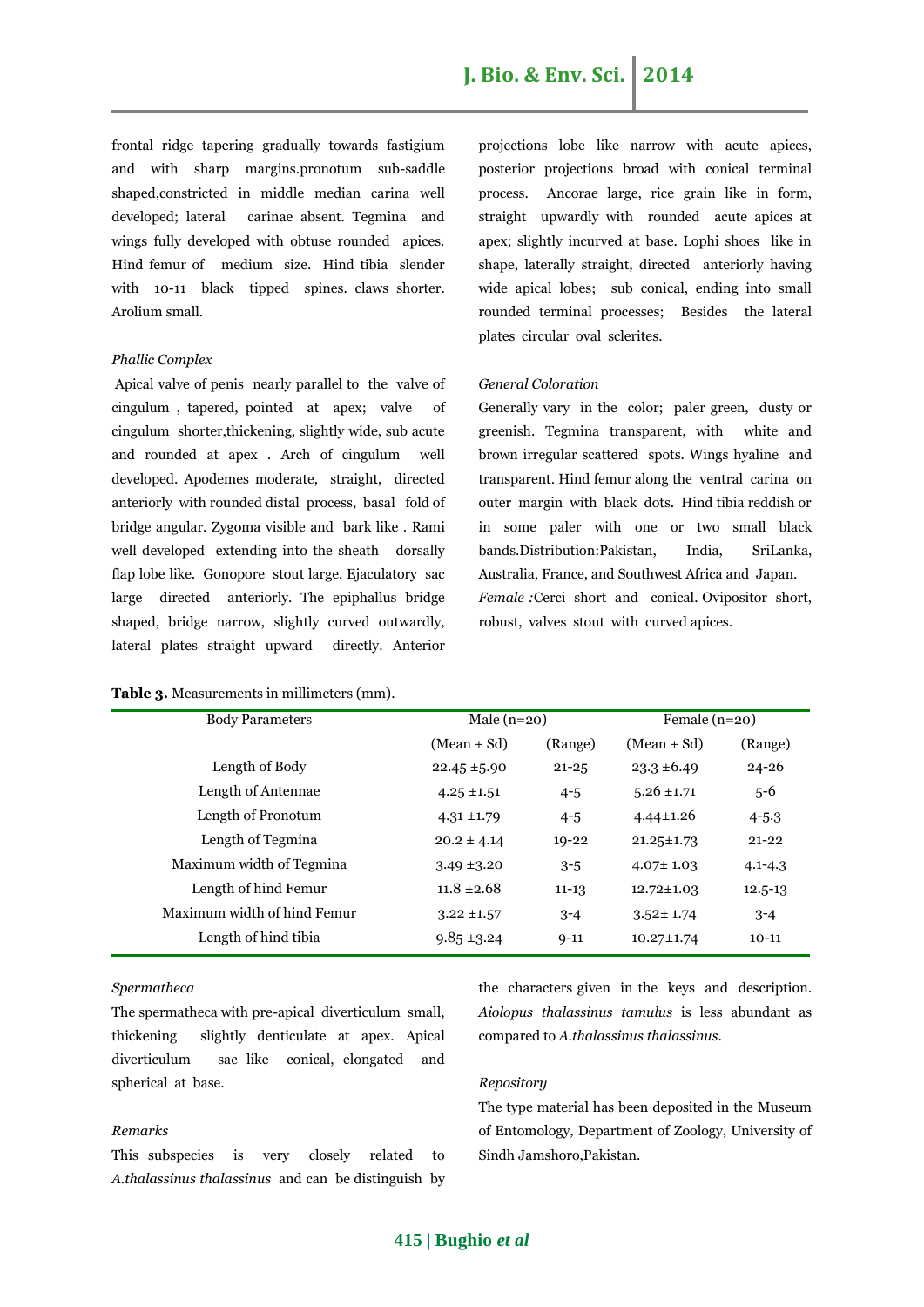

**Fig. 1.** Aiolopus simulatrix simulatrix , genitalia. a) Epiphallus. b) Endophallus and Cingulum lateral view. c) Same dorsal view. d) Spermatheca.



**Fig. 2.** Aiolopus thalassinusthalassinus ,genitalia. a) Epiphallus. b) Endophallus and Cingulum lateral view. c) Same dorsal view. d) Spermatheca.



**Fig. 3.** Aiolopus thalassinustumulus ,genitalia.a) Epiphallus. b) Endophallus and Cingulum lateral view .c) Same dorsal view.d) Spermatheca .



**Fig. 3. (a)** *Aiolopus simulatrix simulatrix* Walker ( Male); **(b)** *Aiolopus thalassinus thalassinus*